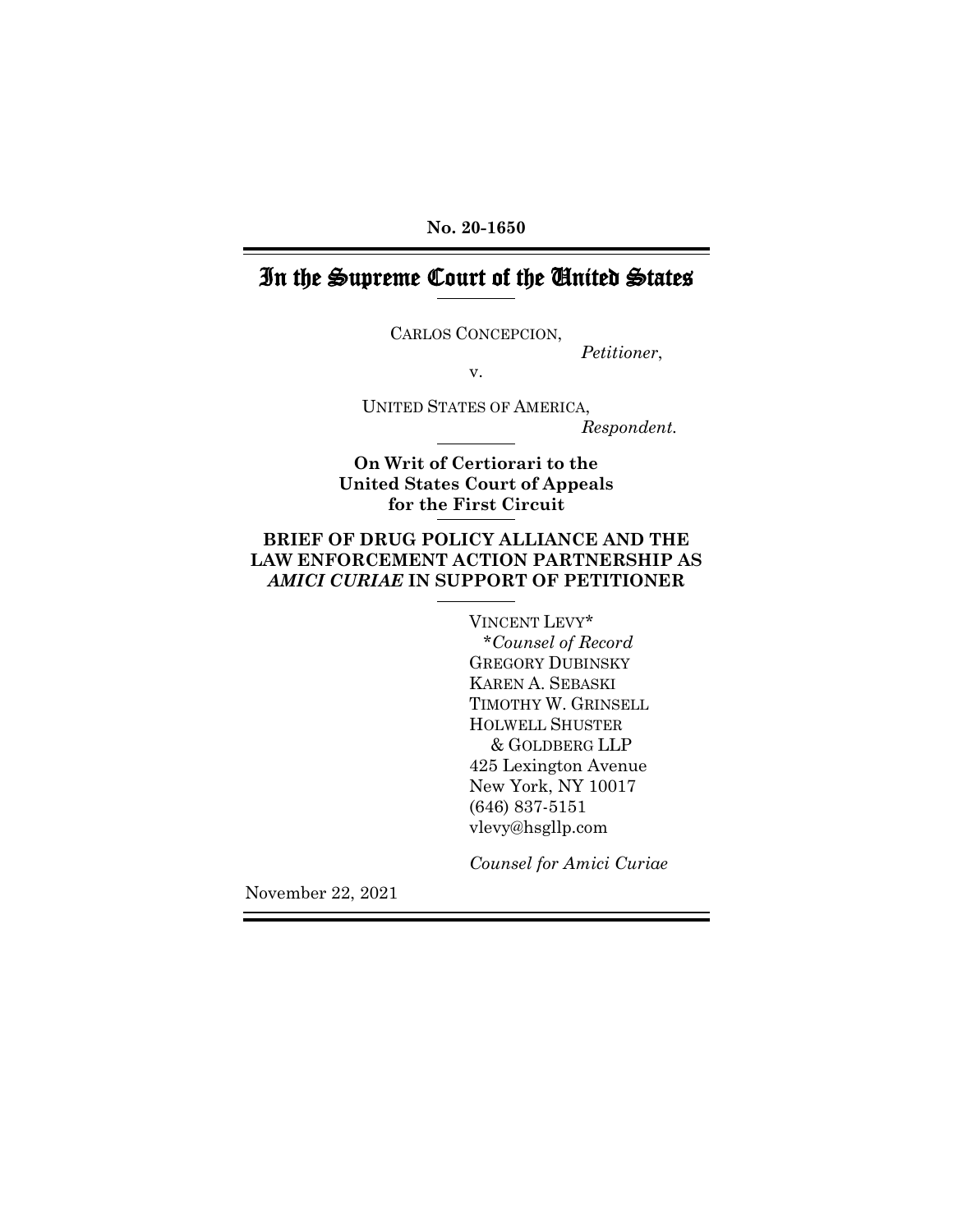## **TABLE OF CONTENTS**

| SUMMARY OF THE ARGUMENT2                                                                         |
|--------------------------------------------------------------------------------------------------|
|                                                                                                  |
| I. Racial Disparities in Sentencing Motivated<br>The Fair Sentencing Act of 20103                |
| A. The 100-to-1 Ratio Led to Unfair and<br>Racially Disparate Sentences3                         |
| B. The Fair Sentencing Act Targeted Racial                                                       |
| II. The Legislative History of The First Step Act<br>Shows It Was Intended to Be Broad, Flexible |
| III. Section 404(b) Should Be Construed Against                                                  |
|                                                                                                  |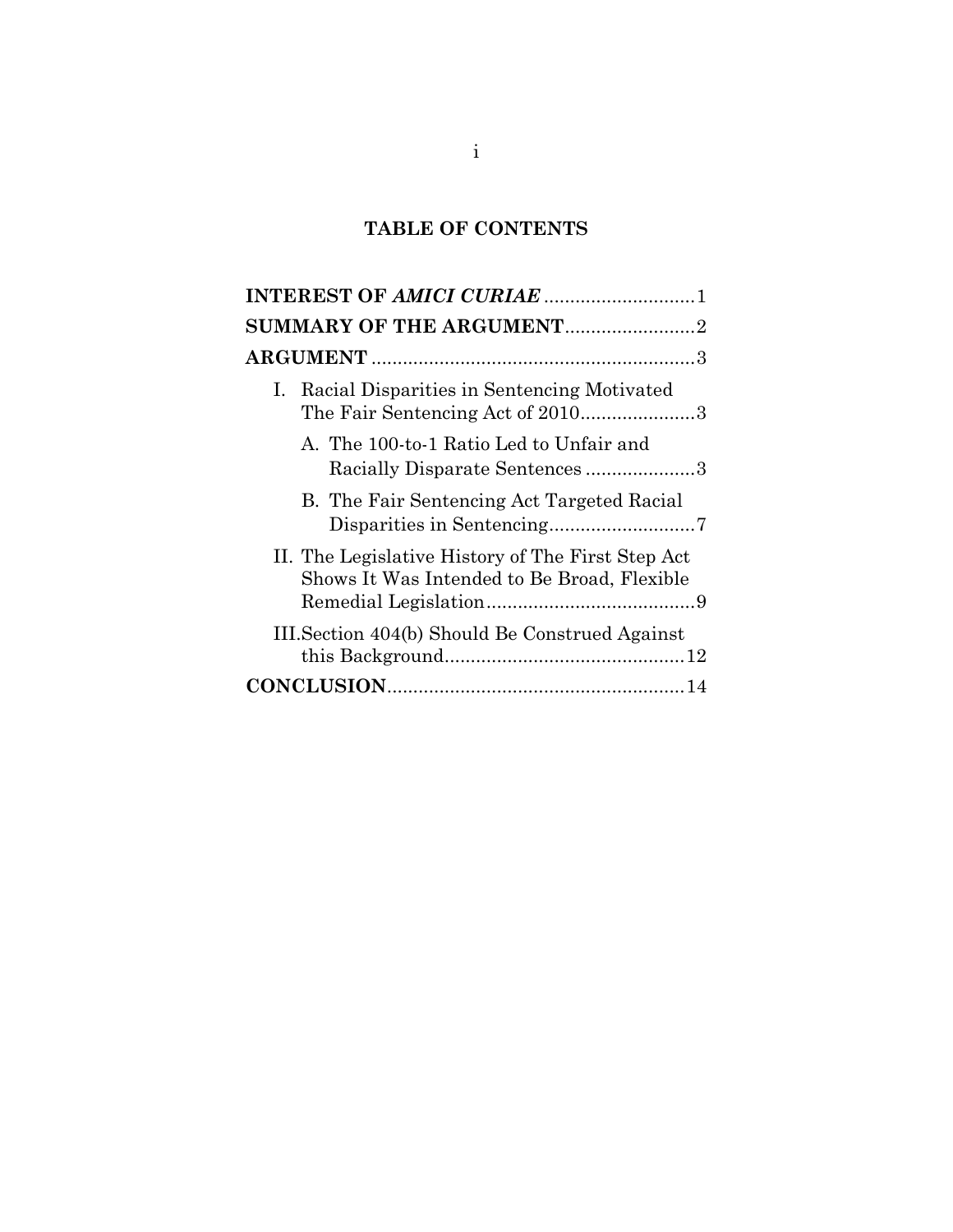# TABLE OF AUTHORITIES

| <b>CASES</b>                                         |
|------------------------------------------------------|
| Dorsey v. U.S.,                                      |
| Pepper v. United States,                             |
| Terry v. United States,                              |
| U.S. v. Anderson,                                    |
| United States v. Booker,                             |
| STATUTES & LEGISLATIVE MATERIALS                     |
| 156 Cong. Rec. S1681 (daily ed. Mar. 17, 2010)8      |
| 156 Cong. Rec. H6202 (daily ed. July 28, 2010) 9     |
| 156 Cong. Rec. H6203 (daily ed. July 28, 2010) 9     |
| 164 Cong. Rec. S7644 (daily ed. Dec. 17, 2018)12, 13 |
| 164 Cong. Rec. S7645 (daily ed. Dec. 17, 2018)9      |
| 164 Cong. Rec. S7646 (daily ed. Dec. 17, 2018)12     |
| 164 Cong. Rec. S7649 (daily ed. Dec. 17, 2018)12     |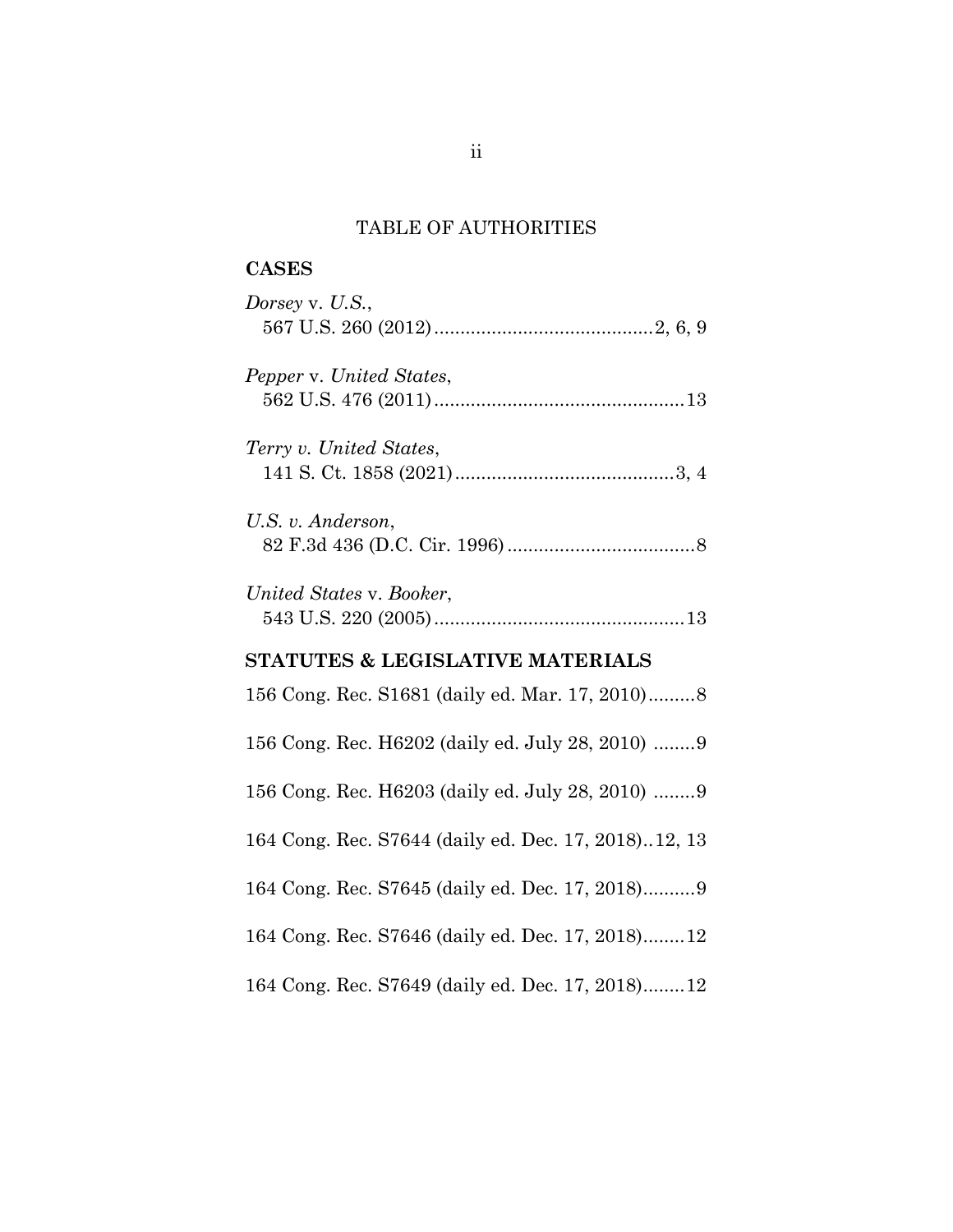| 164 Cong. Rec. S7737 (daily ed. Dec. 18, 2018)11                              |
|-------------------------------------------------------------------------------|
| 164 Cong. Rec. S7742 (daily ed. Dec. 18, 2018)10                              |
| 164 Cong. Rec. S7748                                                          |
| 164 Cong. Rec. S7749 (daily ed. Dec. 18, 2018)10                              |
| 164 Cong. Rec. S7764                                                          |
| 164 Cong. Rec. S7781 (daily ed. Dec. 18, 2018)10                              |
| 164 Cong. Rec. H10363                                                         |
| 164 Cong. Rec. H10430 (daily ed. Dec. 20, 2018)10                             |
| Anti-Drug Abuse Act of 1986,<br>Pub. L. No. 99-570, 100 Stat. 32073, 4, 6, 12 |
| Fair Sentencing Act of 2010,<br>Pub. L. No. 111-220, 124 Stat. 23722, 7, 8, 9 |
| First Step Act of 2018,<br>Pub. L. No. 115-391, 132 Stat. 5194 passim         |
| OMIIRD AIMIIODIMIRC                                                           |

#### **OTHER AUTHORITIES**

Ames Grawert & Tim Lau, *How the FIRST STEP Act Became Law—and What Happens Next*, Brennan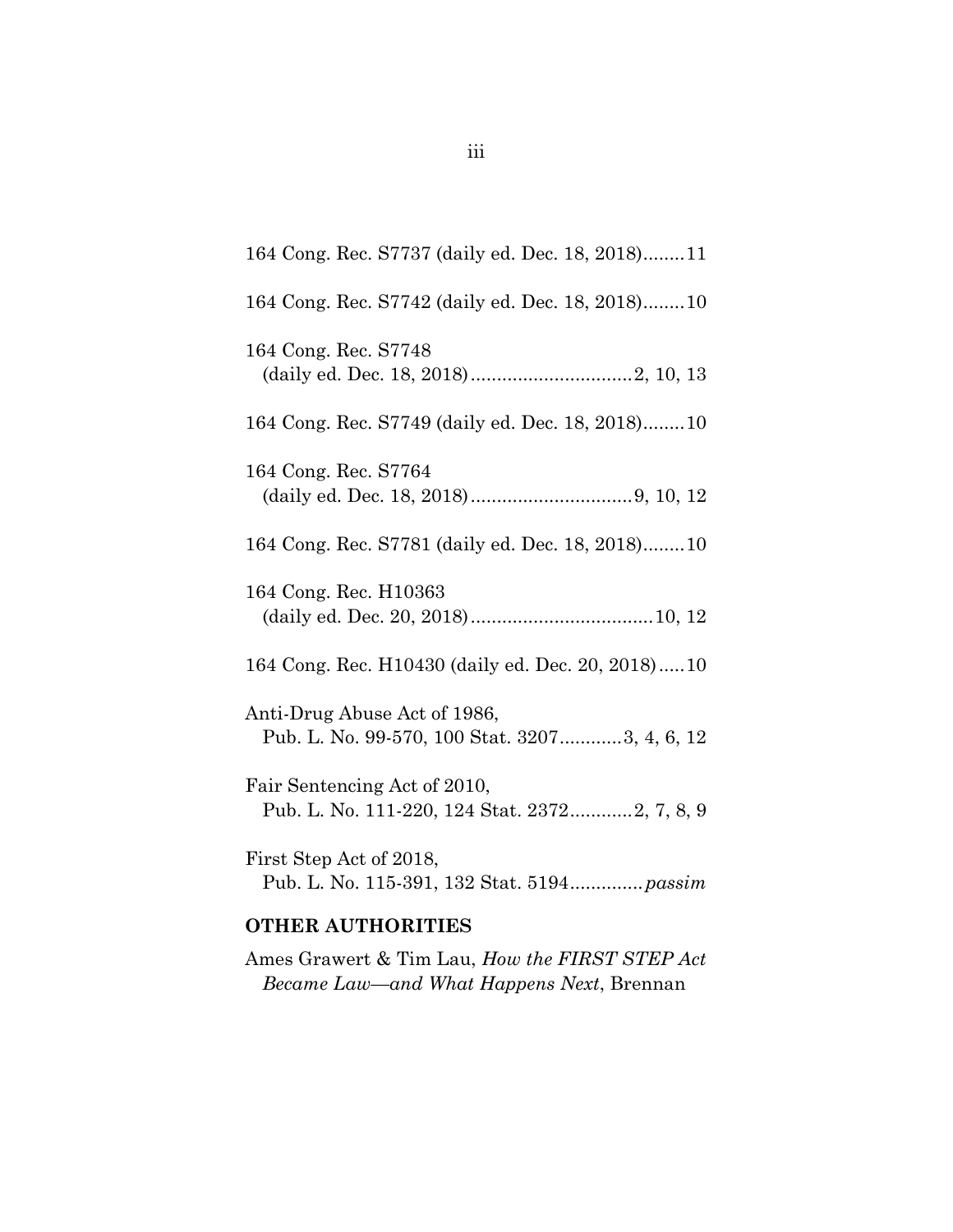| Center for Justice (Jan. 4, 2019),                                                                                                                                                                     |
|--------------------------------------------------------------------------------------------------------------------------------------------------------------------------------------------------------|
| B.S. Meierhoefer, Federal Judicial Center,<br>The General Effect of Mandatory Minimum Prison<br>Terms: A Longitudinal Study of Federal Sentences<br><i>Imposed</i> (1992), https://bit.ly/3qY5sHW 6, 7 |
| Fraternal Order of Police, FOP Partners with<br>President Trump on Criminal Justice Reform (Nov.<br>9, 2018), https://bit.ly/3C1Tz5H 11                                                                |
| Gerald F. Uelmen, Federal Sentencing Guidelines: A<br>Cure Worse than the Disease, 29 Am. Crim. L. Rev.                                                                                                |
| Joshua Fischman & Max Schanzenbach, Racial<br>Disparities under the Federal Sentencing<br>Guidelines: The Role of Judicial Discretion and<br>Mandatory Minimums, 9 J. of Empirical Legal               |
| Letter from American Correctional Association and<br>others to Congressional Leaders (Nov. 20, 2018),                                                                                                  |
| Letter from Senators Durbin and Leahy to Attorney<br>General Eric Holder (Nov. 17, 2010),                                                                                                              |
| Remarks by President Trump at Signing Ceremony<br>for S. 756, the "First Step Act of 2018" and H.R.                                                                                                    |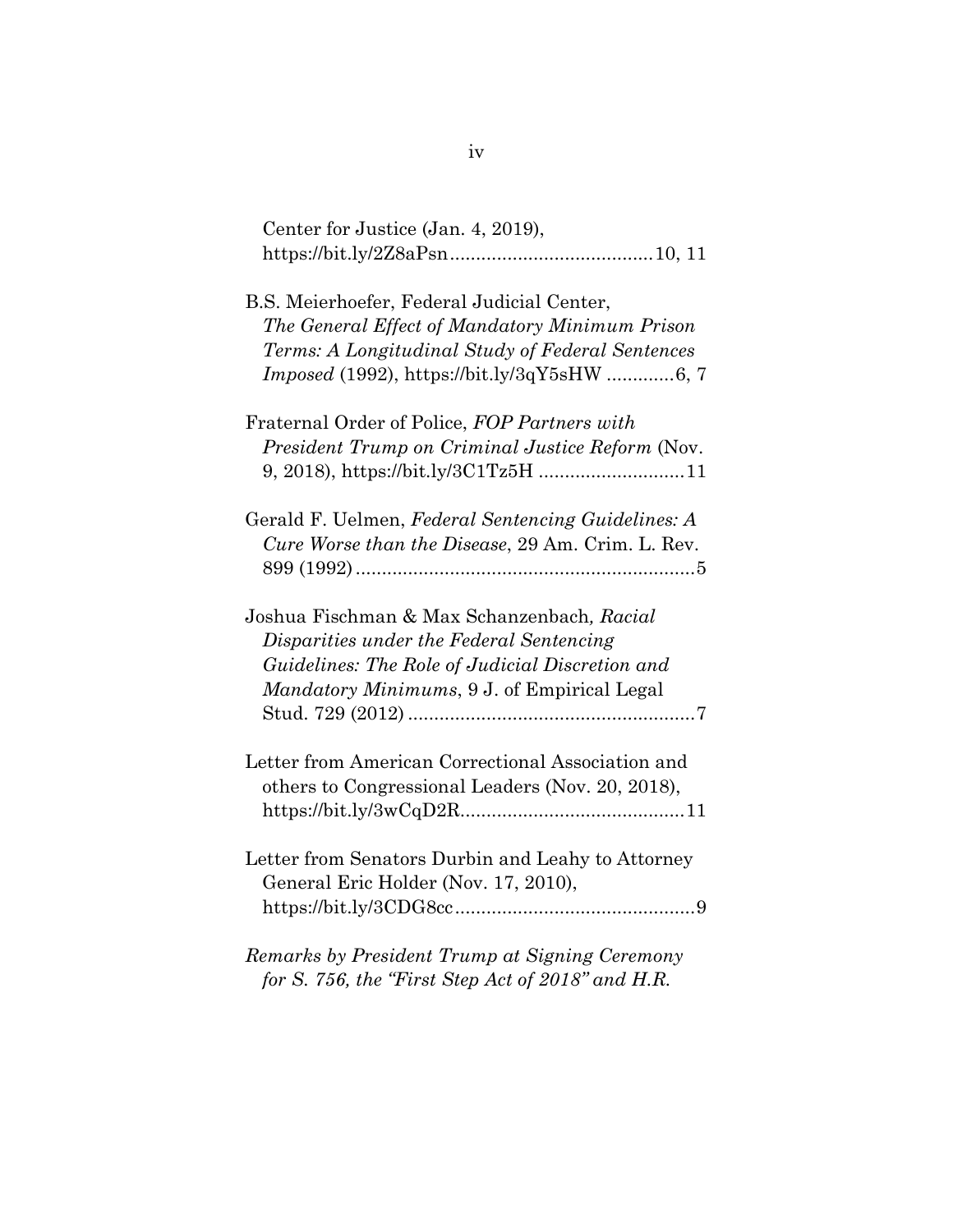| 6964, the "Juvenile Justice Reform Act of 2018,"<br>2018 WL 6715859, White House (Dec. 21, 2018). 11                                                            |
|-----------------------------------------------------------------------------------------------------------------------------------------------------------------|
| U.S. Dep't of Just., Federal Cocaine Offenses:<br>An Analysis of Crack and Powder Penalties (Mar.                                                               |
| U.S. Dep't of Just. Bureau of Just. Stat.,<br>Compendium of Federal Justice Statistics, 1994<br>(Apr. 1998),<br>https://bjs.ojp.gov/content/pub/pdf/cfjs94.pdf6 |
| U.S. Dep't of Just. Bureau of Just. Stat.,<br>Compendium of Federal Justice Statistics, 2003,                                                                   |
| U.S. Dep't of Just. Bureau of Just. Stat.,<br>Prison Inmates at Midyear 2008 - Statistical Tables                                                               |
| U.S. Sent'g Comm'n, 2010 Sourcebook of Federal<br>Sentencing Statistics (2010),                                                                                 |
| U.S. Sent'g Comm'n, First Step Act of 2018<br>Resentencing Provisions Retroactivity Data Report<br>(May 2021), https://bit.ly/3nDVYzj12                         |
| U.S. Sent'g Comm'n, Report to Congress: Cocaine and                                                                                                             |
| U.S. Sent'g Comm'n, Report to Congress: Cocaine and                                                                                                             |

v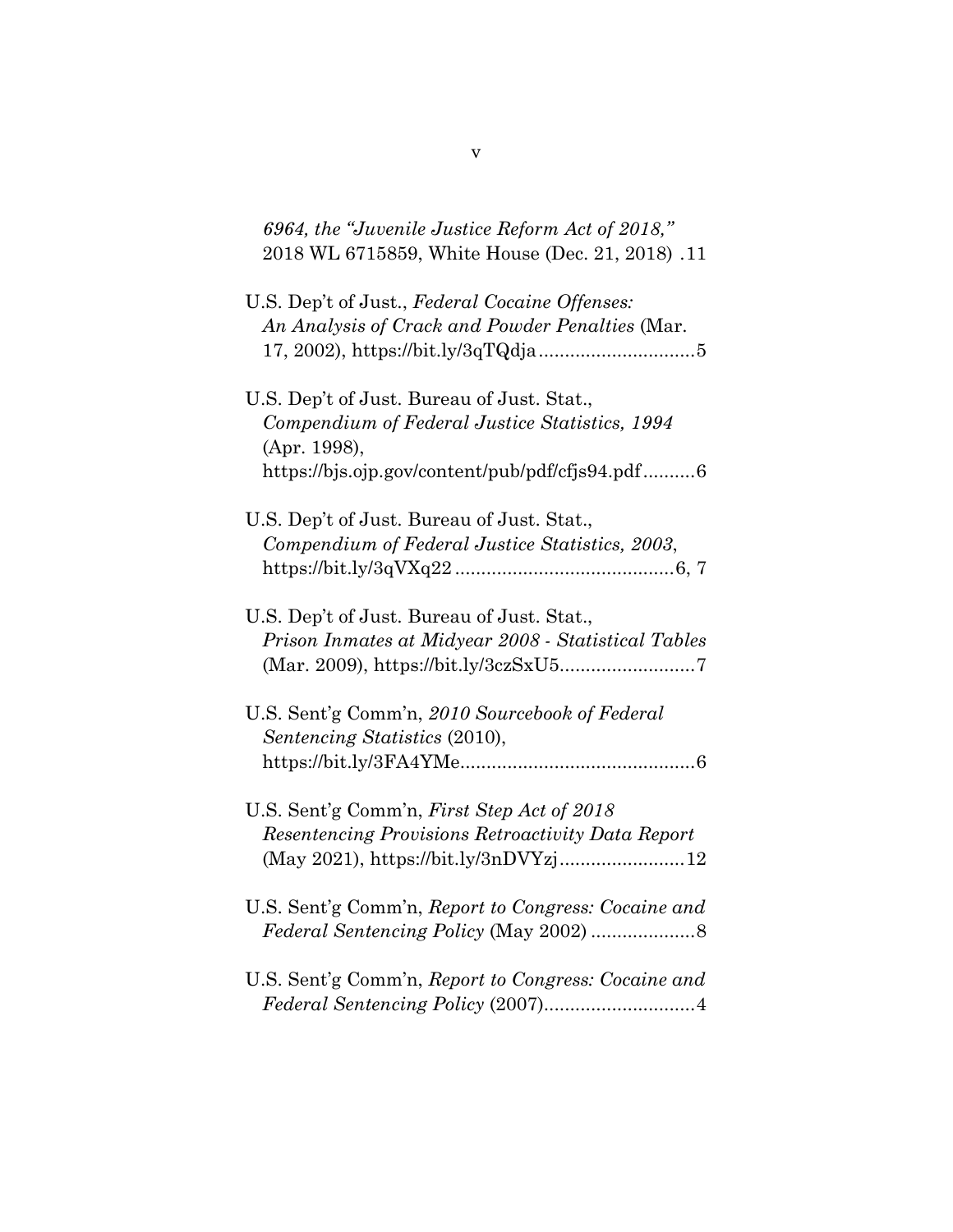U.S. Sent'g Comm'n, *Special Report to Congress: Cocaine and Federal Sentencing Policy* (Feb. 1995).....................................................4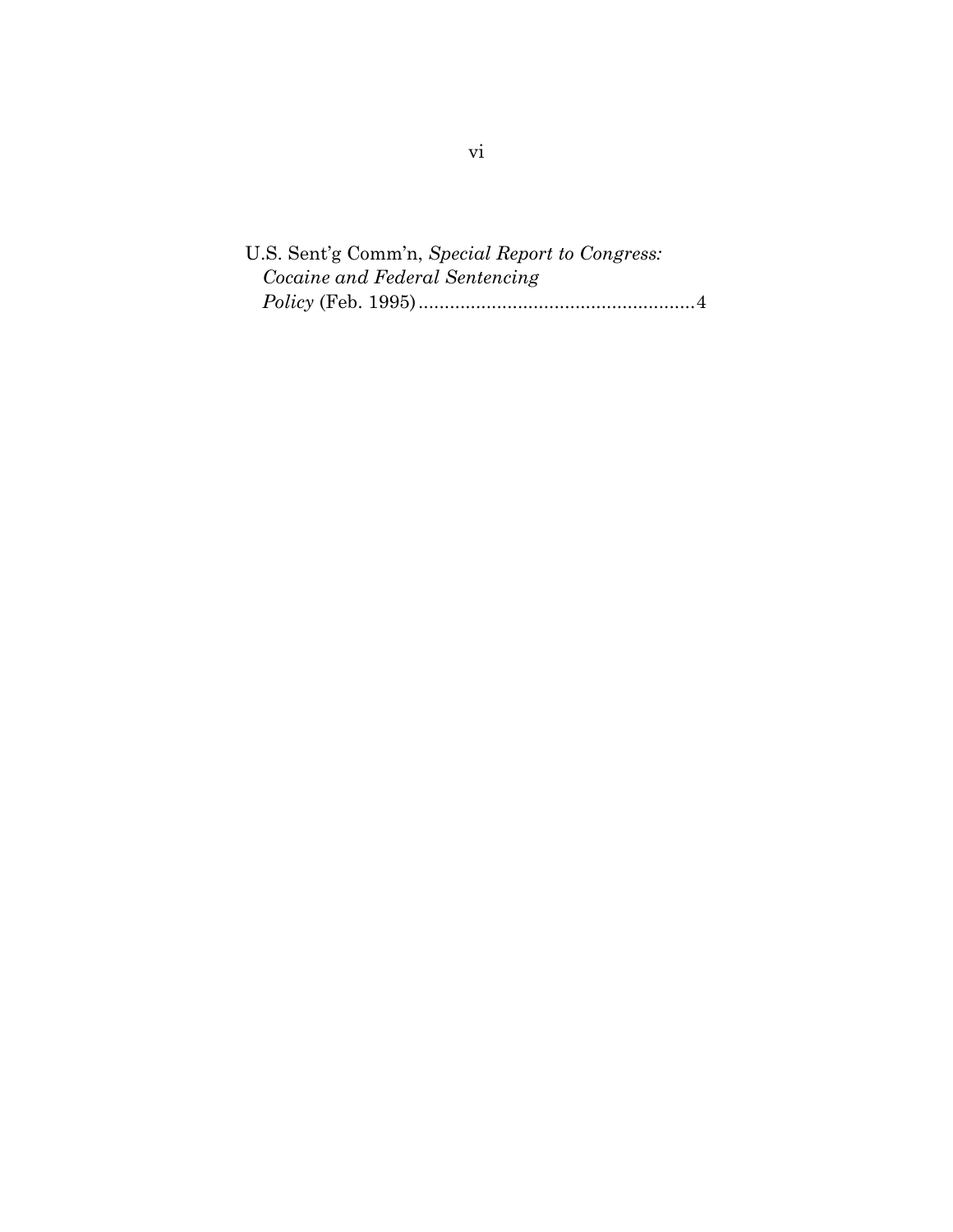#### **INTEREST OF** *AMICI CURIAE***[1](#page-7-1)**

<span id="page-7-0"></span>*Amicus curiae* **Drug Policy Alliance** ("DPA") is a non-profit organization seeking to advance policies and attitudes that best reduce the harms of both drug use and drug prohibition. DPA is composed of and supported by a broad coalition of individuals who share the belief that the war on drugs has failed. As part of its mission, DPA is interested in reducing the role of criminalization in drug policy, including working to ensure that our nation's drug policies do not overincarcerate or otherwise harm young people and people of color.

**The Law Enforcement Action Partnership** ("LEAP") is a nonprofit organization whose members include police, prosecutors, judges, corrections officials, and other law enforcement officials advocating for criminal justice and drug policy reforms that will make our communities safer and more just. Through speaking engagements, media appearances, testimony, and support of allied efforts, LEAP reaches audiences across a wide spectrum of affiliations and beliefs, calling for more practical and ethical policies from a public safety perspective.

<span id="page-7-1"></span><sup>1</sup> All parties have consented to the filing of this brief. No counsel for a party authored this brief in whole or in part, and no person other than *Amici*'s counsel made a monetary contribution to fund the preparation or submission of this brief.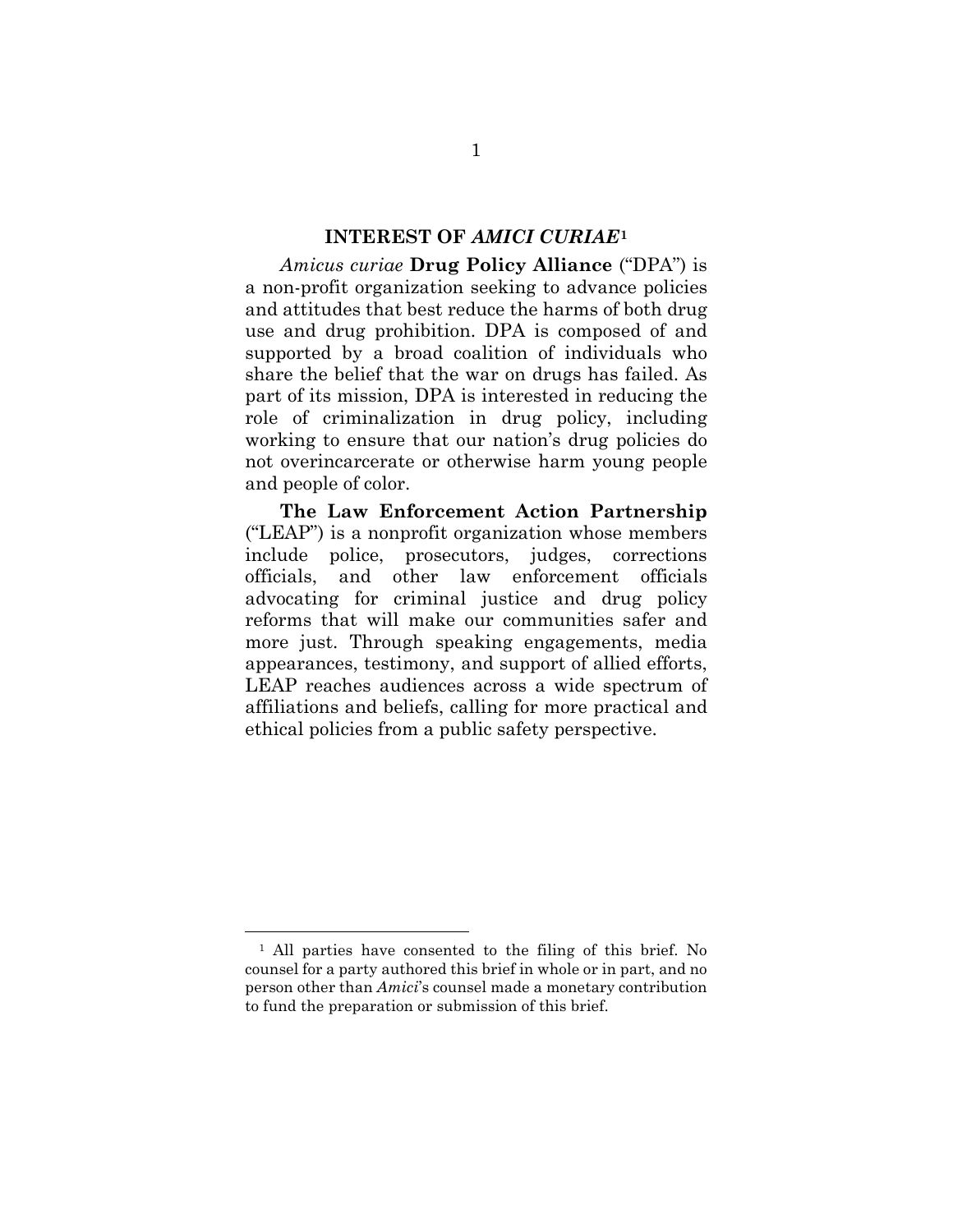#### **SUMMARY OF THE ARGUMENT**

<span id="page-8-0"></span>The Fair Sentencing Act of 2010 was a landmark legislation that sought to remedy a long-standing disparity in federal sentences for crack- and powdercocaine possession. Before the Fair Sentencing Act, for sentencing purposes, one gram of crack cocaine was equivalent to 100 grams of powder cocaine. The Fair Sentencing Act reduced that disparity to 18-to-1 from 100-to-1. *Dorsey* v. *U.S.*, 567 U.S. 260, 264 (2012). But it was held to be prospective only.

In 2018, to provide relief to imprisoned people serving sentences under the 100-to-1 regime, Congress passed, and President Trump signed into law, the First Step Act. Under section 404 of the First Step Act, defendants convicted of certain offenses involving crack cocaine may seek to reduce their sentences "as if" the Fair Sentencing Act's revised penalties were "in effect at the time the covered offense was committed." First Step Act of 2018, § 404(b), Pub. L. No. 115-391, 132 Stat. 5194, 5222. The First Step Act leaves the decision whether to reduce a defendant's sentence, and by how much, to judicial discretion.

The question presented in this case should be addressed against this background. The Fair Sentencing Act was a critical step in a bipartisan project to make the criminal-justice system fairer. The First Step Act made further strides in that respect by allowing those sentenced before the Fair Sentencing Act's effective date the opportunity to reduce their sentences. Critically, in the First Step Act, Congress mandated "individualized review based on the particular facts of the[] case" in order to "better see that justice is done." 164 Cong. Rec. S7748 (daily ed. Dec. 18, 2018) (statement of Sen. Klobuchar). In that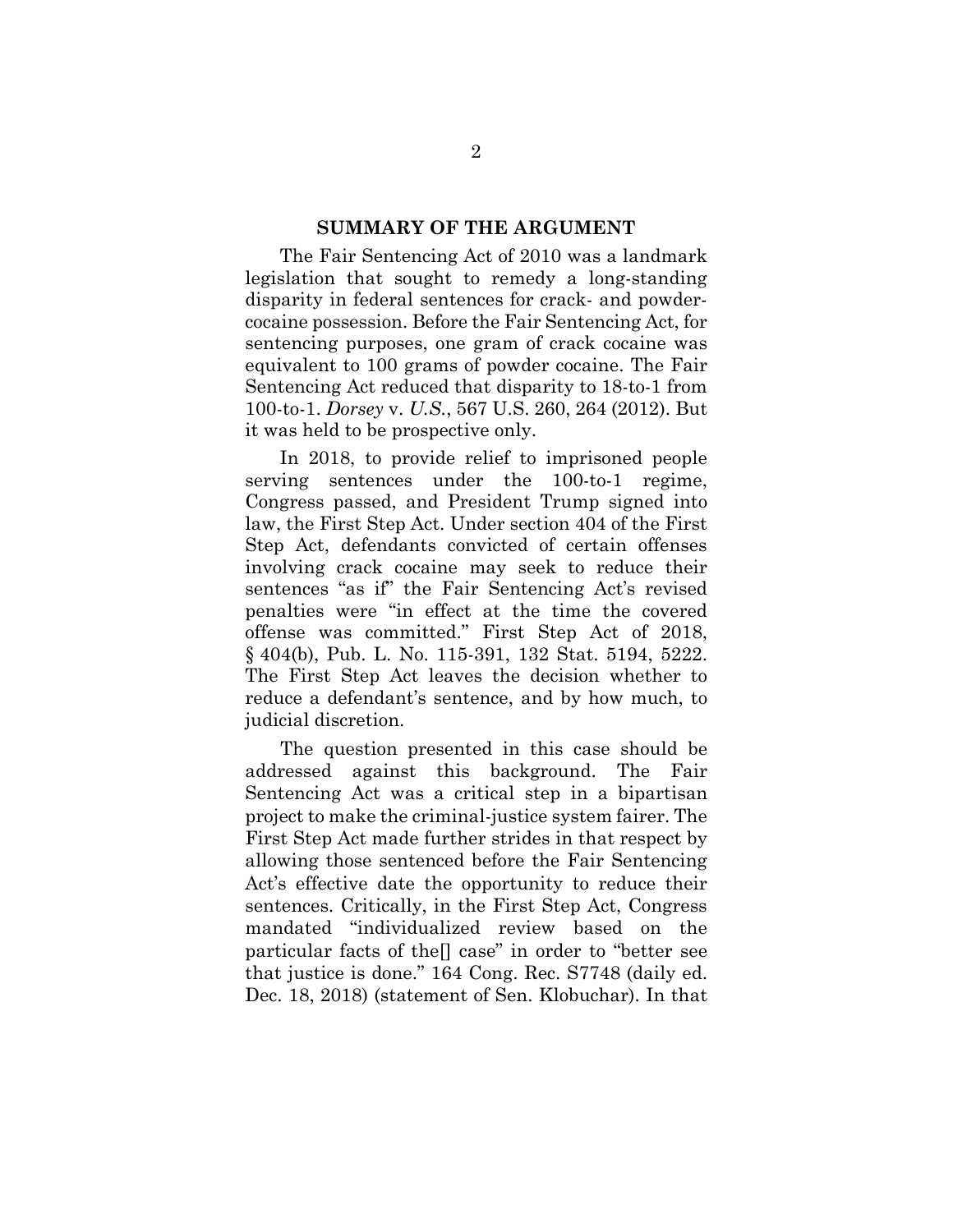light, it makes no sense to cabin the First Step Act's broad grant of discretion—in either direction. Courts should be permitted the latitude that Congress legislated, allowing them to consider *all* factors—both in favor of sentence reductions and against—to ensure that the Fair Sentencing Act's mandate of fairness and consistency is carried out, freed from the prior injustices of the 100-to-1 regime.

#### **ARGUMENT**

## <span id="page-9-1"></span><span id="page-9-0"></span>**I. Racial Disparities in Sentencing Motivated the Fair Sentencing Act of 2010.**

## <span id="page-9-2"></span>**A. The 100-to-1 Ratio Led to Unfair and Racially Disparate Sentences.**

The Anti-Drug Abuse Act of 1986 (the "1986 Act") established a 100-to-1 crack-to-powder-cocaine ratio in minimum and maximum sentences for certain federal drug offenses. Pub. L. No. 99-570 § 1002, 100 Stat. 3207, 3207-2 to -3. Under the 1986 Act, an individual convicted of an offense involving just five grams of crack cocaine faced a mandatory minimum prison sentence of five years; for powder cocaine, the requisite was a hundred times more, 500 grams.[2](#page-9-3)

"[T]he careful deliberative practices of the Congress were set aside for the 1986 omnibus crime bill that included the 100-to-1 ratio, as part of a rush to pass dramatic drug legislation before the midterm elections." *Terry v. United States*, 141 S. Ct. 1858, 1864 n.1 (2021) (Sotomayor, J., concurring) (quotation marks and citation omitted). Beyond the "race-based myths about crack cocaine" that "the media" had disseminated, Congress said little to explain the 100-

<span id="page-9-3"></span><sup>2</sup> "Crack" and "powder" refer to the form in which the drug is taken. Pharmacologically, they are the exact same drug.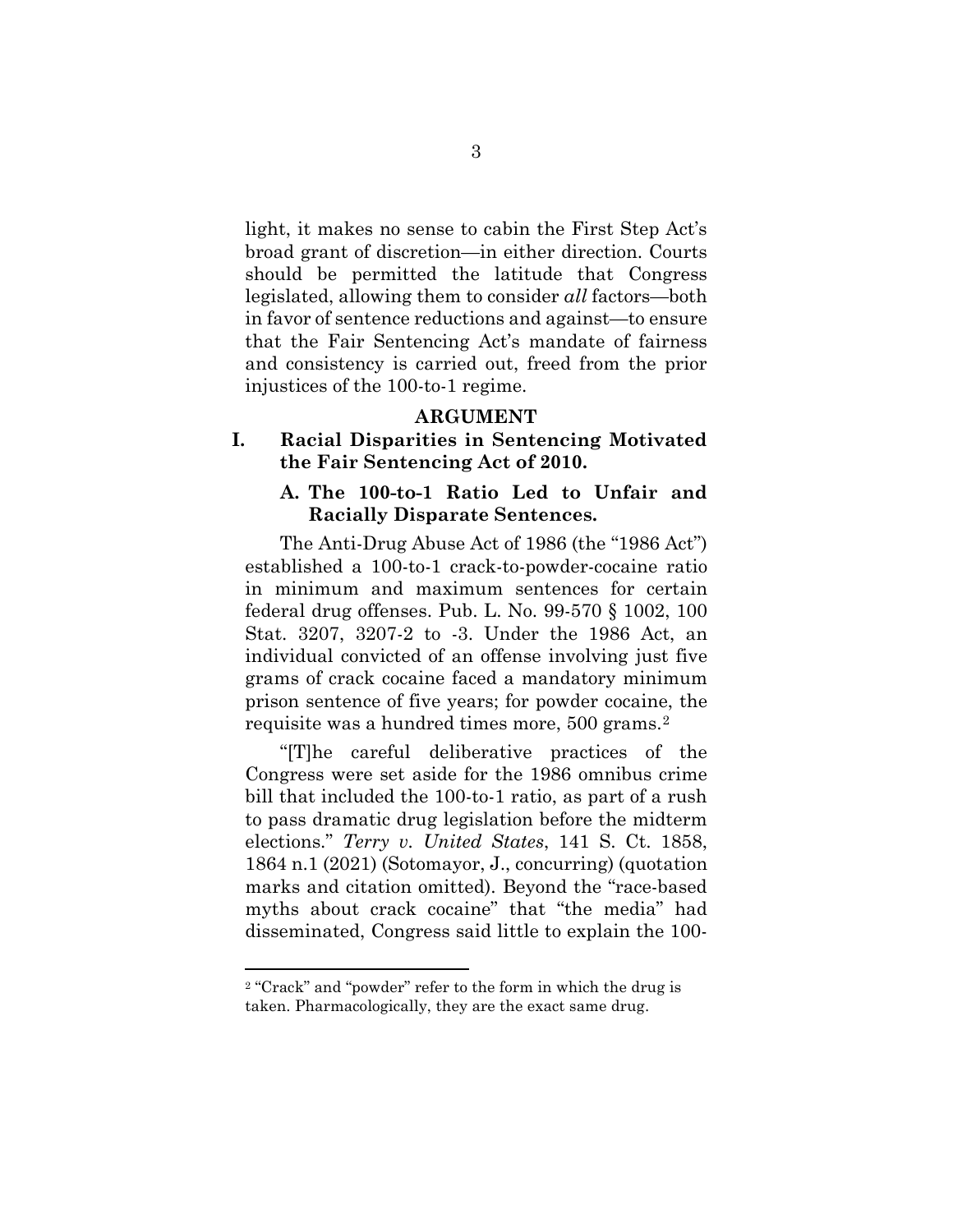to-1 ratio. *Id.* As the Sentencing Commission later explained, the "legislative history, as evidenced mainly by [] statements of individual legislators, suggests [that] four specific areas of congressional purpose" were at play: (1) the apparent perception that crack cocaine was at the forefront of the drug epidemic of the 1980s; (2) a perception that crack cocaine was more dangerous; (3) a "decision by Congress to differentiate crack cocaine from powder cocaine in the penalty structure [that] was deliberate, not inadvertent"; and (4) an intention "that the quantities triggering drug mandatory minimum penalties for crack cocaine would be consistent with the 1986 Act's overall drug mandatory minimum scheme," targeting "major" and "serious" traffickers.<sup>[3](#page-10-0)</sup>

In practice, Congress's 100-to-1 ratio did not result in stringent penalties for "major" or "serious" drug traffickers. Instead, in line with the "extensive record of race-based myths about crack cocaine," *Terry*, 141 S. Ct. at 1864 n.1 (Sotomayor, J., concurring), it led to grossly unfair sentences disproportionately imposed on racial minorities.

*First*, the trigger for a five-year mandatory minimum sentence—possession of five grams of crack—was so low that it captured conduct well below the level of "major" or "serious" trafficking. Five grams of crack cocaine, triggering the five-year mandatory minimum, is as little as ten doses.[4](#page-11-0) To put that in perspective, the DOJ reported in 2002, citing "DEA intelligence," that "a crack user is likely to consume

<sup>3</sup> U.S. Sent'g Comm'n, *Special Report to Congress: Cocaine and Federal Sentencing Policy* 117-18 (Feb. 1995).

<span id="page-10-0"></span><sup>4</sup> U.S. Sent'g Comm'n, *Report to Congress: Cocaine and Federal Sentencing Policy* 63 (2007).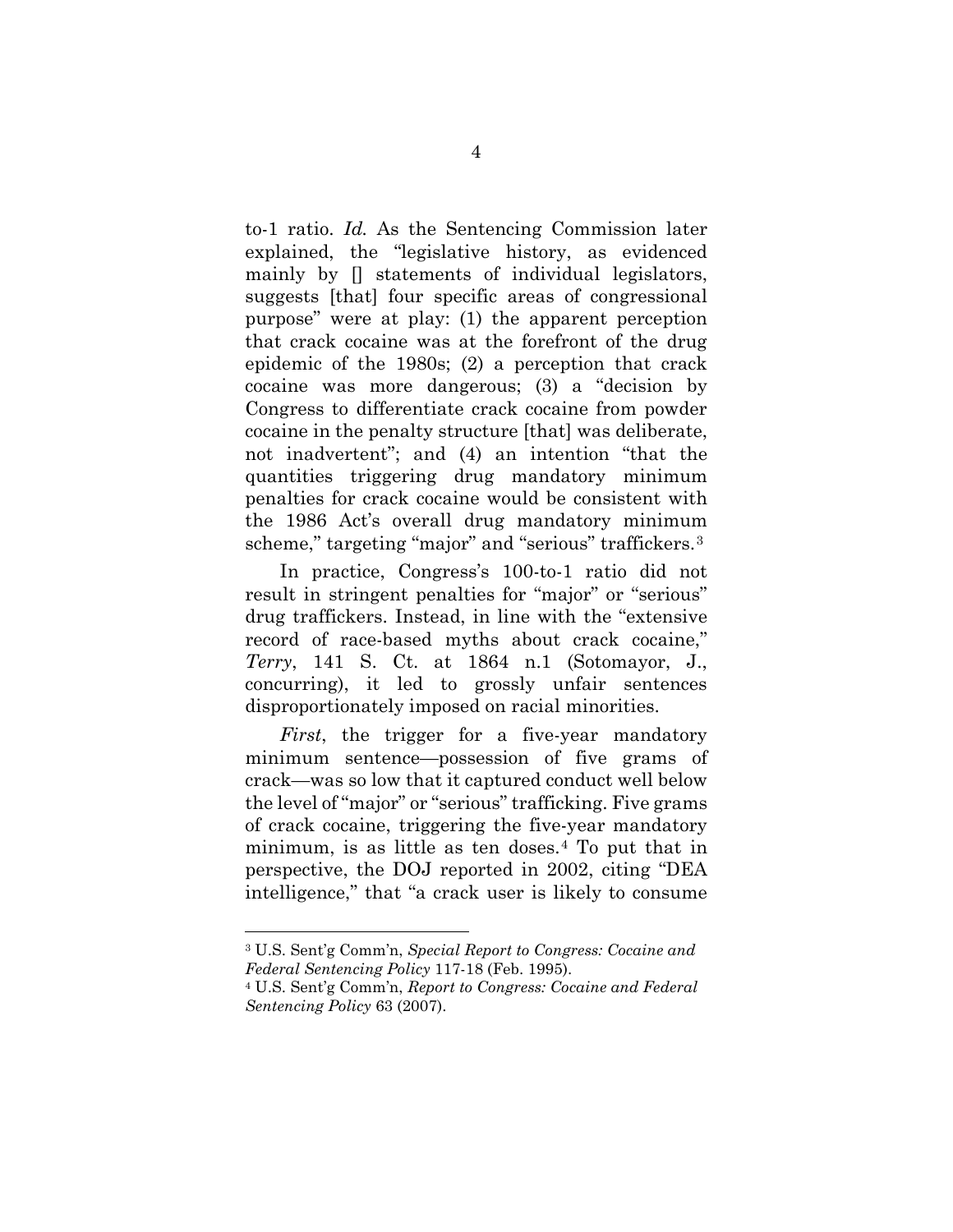anywhere from 3.3 to 16.5 grams of crack a week."[5](#page-11-1) In other words, a consumer of crack cocaine carrying a week's supply of the drug back to his or her home for personal consumption could possess *three times* the amount triggering the five-year mandatory minimum.

Consider by contrast the doses resulting in a fiveyear mandatory sentence for powder cocaine. Per the DOJ, "500 grams of powder … contains between 1,000 and 5,000 individual doses, and a typical dose of powder cocaine ranges from 30 to 150 milligrams."[6](#page-11-2) "The typical intravenous cocaine user injects between 7.2 and 9.6 grams of cocaine per week," while "[t]he typical intranasal powder user consumes about 2 grams per month."[7](#page-12-0) The typical user of intravenous cocaine would thus have to carry a year's worth of supply to trigger the five-year mandatory minimum.

*Second*, the 100-to-1 ratio "closely track[ed] inner city ethnic and racial lines["8](#page-12-1) and resulted in racially disparate sentencing. In 2010, for example, white people constituted just 7.3% of all defendants sentenced under the federal crack cocaine laws, whereas Black people represented 78.5%.[9](#page-12-2) The 100-to-1 ratio created racial disparities in this way not just because it formed the basis for statutorily prescribed minimum sentences, but also because the ratio infected the recommended guidelines that the

<span id="page-11-0"></span><sup>5</sup> U.S. Dep't of Just., *Federal Cocaine Offenses: An Analysis of Crack and Powder Penalties* 4 (Mar. 17, 2002), https://bit.ly/3qTQdja.

<span id="page-11-1"></span> $6$   $Id.$ 

<sup>7</sup> *Id*.

<span id="page-11-2"></span><sup>8</sup> See Gerald F. Uelmen, *Federal Sentencing Guidelines: A Cure Worse than the Disease*, 29 Am. Crim. L. Rev. 899, 904 (1992). <sup>9</sup> U.S. Sent'g Comm'n, *2010 Sourcebook of Federal Sentencing Statistics*, Table 34 (2010), https://bit.ly/3FA4YMe.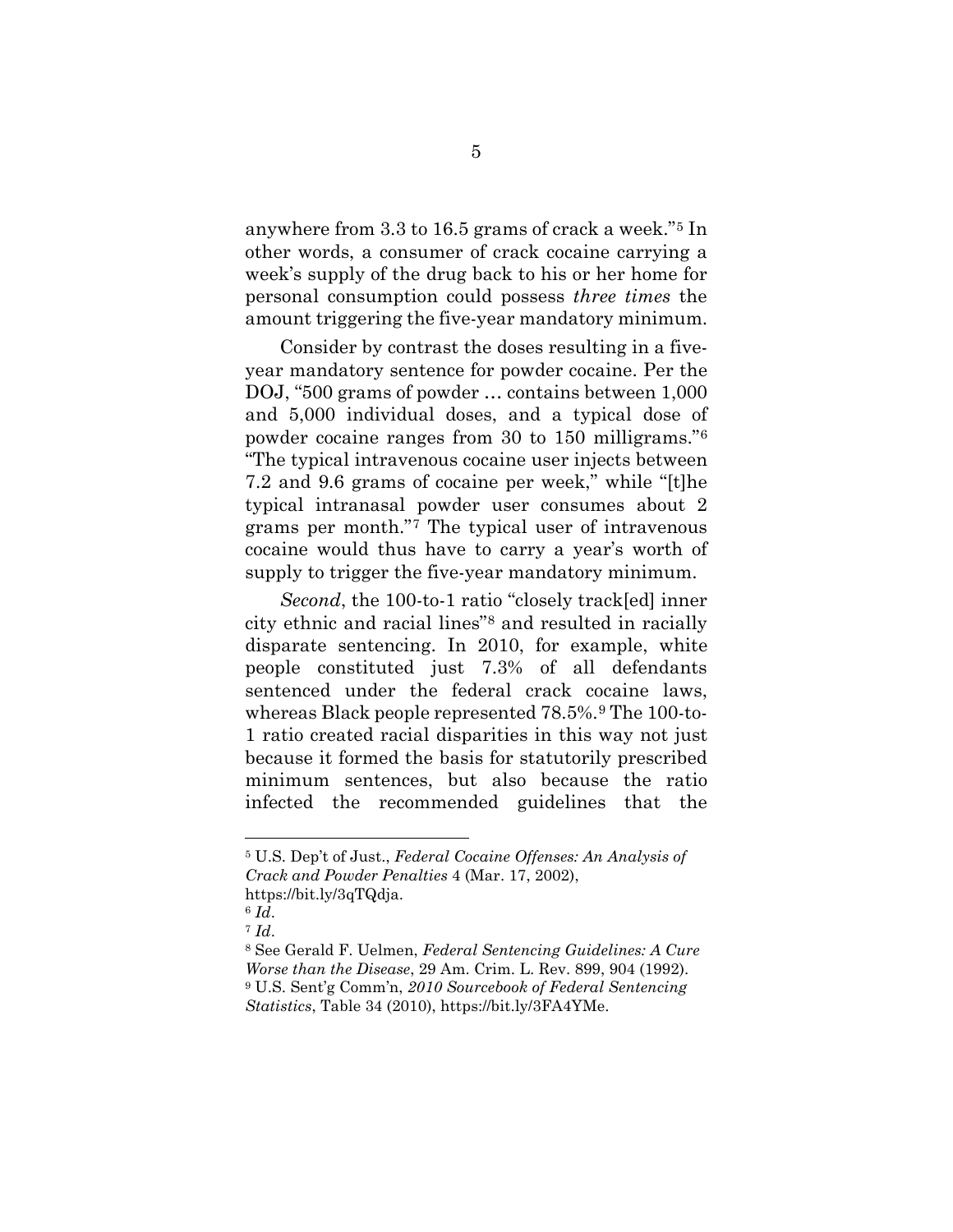Sentencing Commission suggested federal judges impose for drug offenses. Indeed, for many years, taking Congress's cue, the Sentencing Commission incorporated the 100-to-1 ratio into the Guidelines, either directly, or through the backdoor of Congress's mandates in the 1986 Act—as mandatory maximums and minimums affect Guideline ranges. *Dorsey*, 567 U.S. at 267-68.

Statistics bear these disparities out. Before the enactment of federal mandatory minimum sentencing for crack cocaine offenses, the average federal drug sentence for Black Americans was 11% higher than for whites; four years later, it was 49% higher.<sup>[10](#page-13-1)</sup> From 1994 to 2003, the average time Black people served in prison for drug offenses increased by 77%, compared to an increase of 33% for white people.[11](#page-13-2)

By 2004, Black people served nearly as much time in prison for *nonviolent* drug offenses (58.7 months) as white people did for *violent* offenses (61.7 months).<sup>[12](#page-13-3)</sup> Indeed, the five-year minimum triggered by possessing just one week's average supply of crack cocaine for personal use was enough to trigger a sentence of roughly the same length as that for the average *violent* offense committed by white defendants. In large part due to the crack mandatory

<span id="page-12-2"></span><span id="page-12-1"></span><span id="page-12-0"></span><sup>10</sup> B.S. Meierhoefer, Federal Judicial Center, *The General Effect of Mandatory Minimum Prison Terms: A Longitudinal Study of Federal Sentences Imposed* 20 (1992), https://bit.ly/3qY5sHW. <sup>11</sup> U.S. Dep't of Just. Bureau of Just. Stat., *Compendium of Federal Justice Statistics, 1994*, Table 6.11, at 85 (Apr. 1998), https://bjs.ojp.gov/content/pub/pdf/cfjs94.pdf; U.S. Dep't of Just. Bureau of Just. Stat., *Compendium of Federal Justice Statistics, 2003*, Table 7.16, at 112, https://bit.ly/3qVXq22. <sup>12</sup> *Compendium of Federal Justice Statistics, 2003*, Table 7.16, at 112.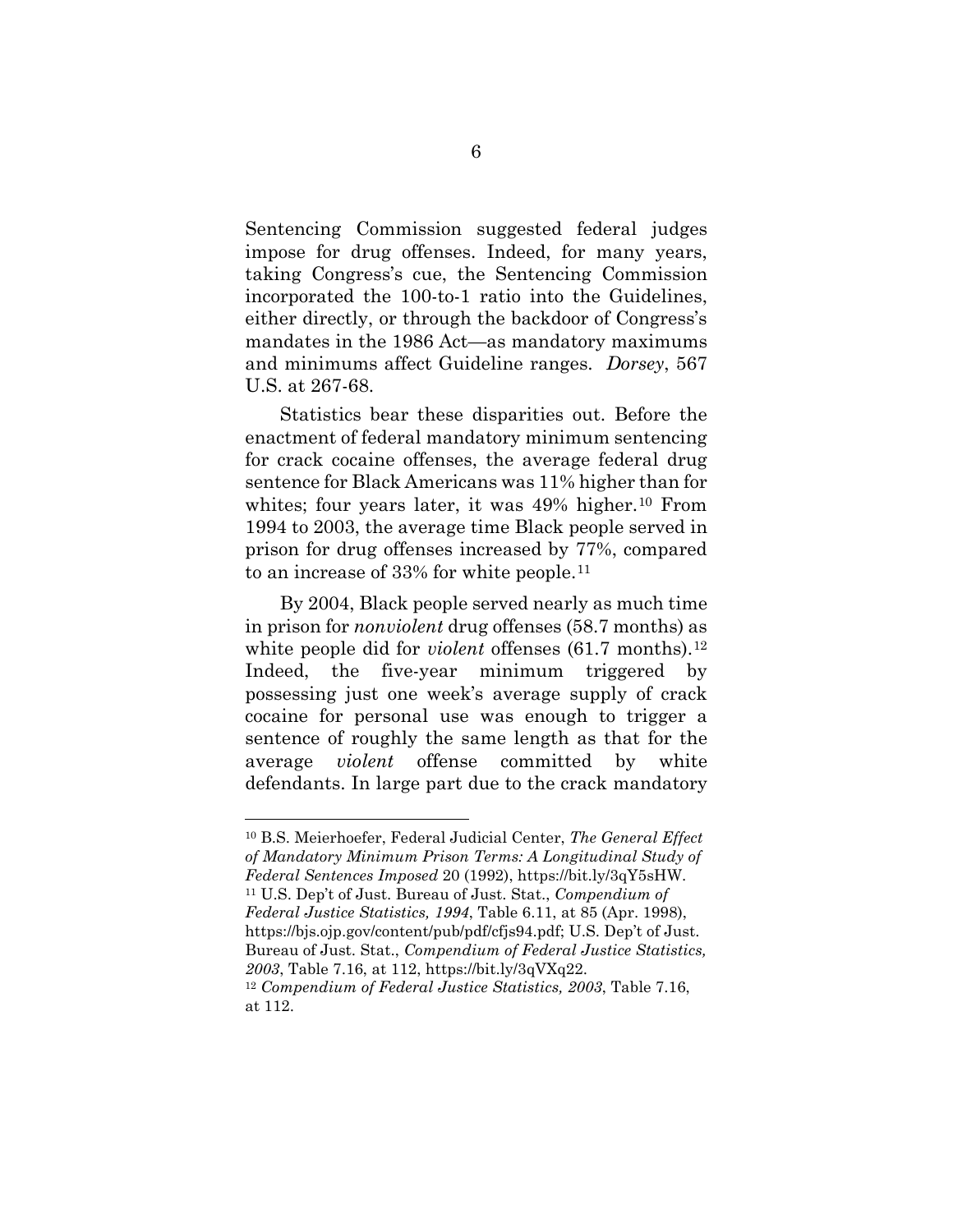minimums, the Black prison population reached nearly 850,000 people by 2008.[13](#page-14-0)

## <span id="page-13-0"></span>**B. The Fair Sentencing Act Targeted Racial Disparities in Sentencing.**

By the time the Fair Sentencing Act of 2010 reduced the 100-to-1 ratio to 18:1, the disparate treatment of crack and powder was widely recognized as pernicious. Pub. L. No. 111-220, 124 Stat. 2372 (2010).

As early as 1995, the Sentencing Commission "acknowledged that its crack guidelines," and the 100 to-1 ratio, "bear no meaningful relationship to the culpability of defendants sentenced pursuant to them. . . . [T]he Commission has never before made such an extraordinary mea culpa acknowledging the enormous unfairness of one of its guidelines." *U.S. v. Anderson*, 82 F.3d 436, 449-50 (D.C. Cir. 1996) (Wald, J., dissenting) (footnotes omitted).

<span id="page-13-2"></span><span id="page-13-1"></span>In 2002, the Commission issued a new report on crack- and powder-cocaine disparities and found that the crack penalties: (1) exaggerated the relative harmfulness of crack cocaine; (2) swept too broadly and applied most often to low-level conduct;

<span id="page-13-3"></span><sup>13</sup> See U.S. Dep't of Just. Bureau of Just. Stat., *Prison Inmates at Midyear 2008 - Statistical Tables*, Table 16, at 17 (Mar. 2009), https://bit.ly/3czSxU5 (In 2008 there were approximately 846,000 Black men held in state or federal prison or in local jails.); Meierhoefer at 20; Joshua Fischman & Max Schanzenbach, *Racial Disparities under the Federal Sentencing Guidelines: The Role of Judicial Discretion and Mandatory Minimums*, 9 J. of Empirical Legal Stud. 729, 761 (2012) ("[M]andatory minimums [are] more constraining for black offenders.").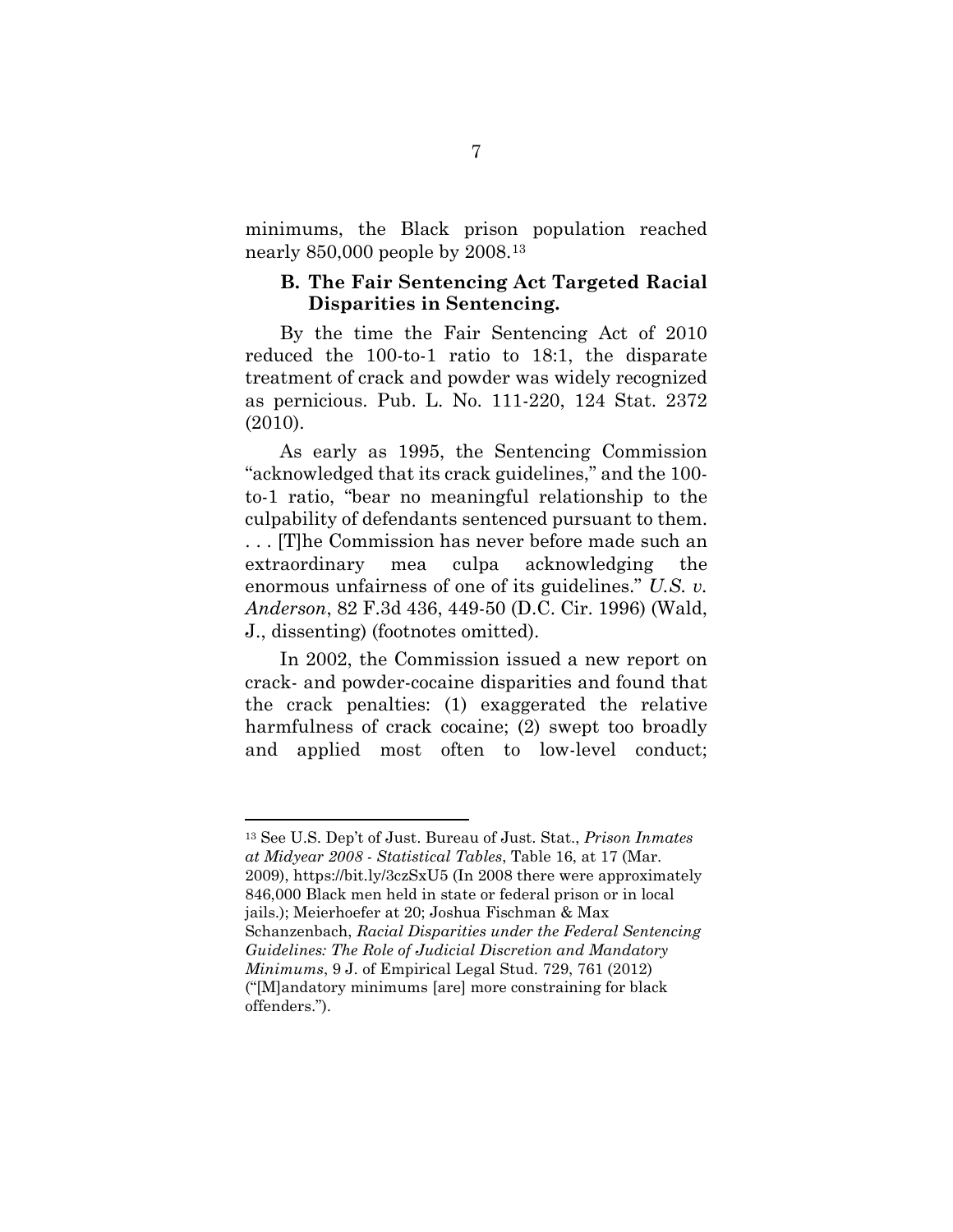(3) overstated the seriousness of most crack cocaine offenses; and (4) mostly affected minorities.[14](#page-15-1)

In 2010, Congress sought "[t]o restore fairness to Federal cocaine sentencing" by targeting this disparity through the Fair Sentencing Act. 124 Stat. 2372. As the Fair Sentencing Act's chief sponsor stated, "[e]very day that passes without taking action to solve this problem is another day that people are being sentenced under a law that virtually everyone agrees is unjust." 156 Cong. Rec. S1681 (daily ed. Mar. 17, 2010) (statement of Sen. Durbin).

Moreover, Congress explicitly sought to redress racial disparities resulting from crack-cocaine sentences. In the Senate, Senator Durbin explained "[i]t was the same cocaine, though in a different form, and [Black people] were being singled out for much more severe and heavy sentences." 156 Cong. Rec. S1681 (daily ed. Mar. 17, 2010). And in the House, Representative Dan Lungren regretted "that a bill which was characterized by some as a response to the crack epidemic in African American communities has led to racial sentencing disparities which simply cannot be ignored in any reasoned discussion of this issue," 156 Cong. Rec. H6202 (daily ed. July 28, 2010), while Representative Steny Hoyer stated simply, "The 100-to-1 disparity is counterproductive and unjust," 156 Cong. Rec. H6203 (daily ed. July 28, 2010).

<span id="page-14-0"></span>The sponsors of the Fair Sentencing Act believed reducing the crack/powder ratio to 18:1 would "decrease racial disparities and help restore

<sup>14</sup> U.S. Sent'g Comm'n, *Report to Congress: Cocaine and Federal Sentencing Policy* v-vii (May 2002).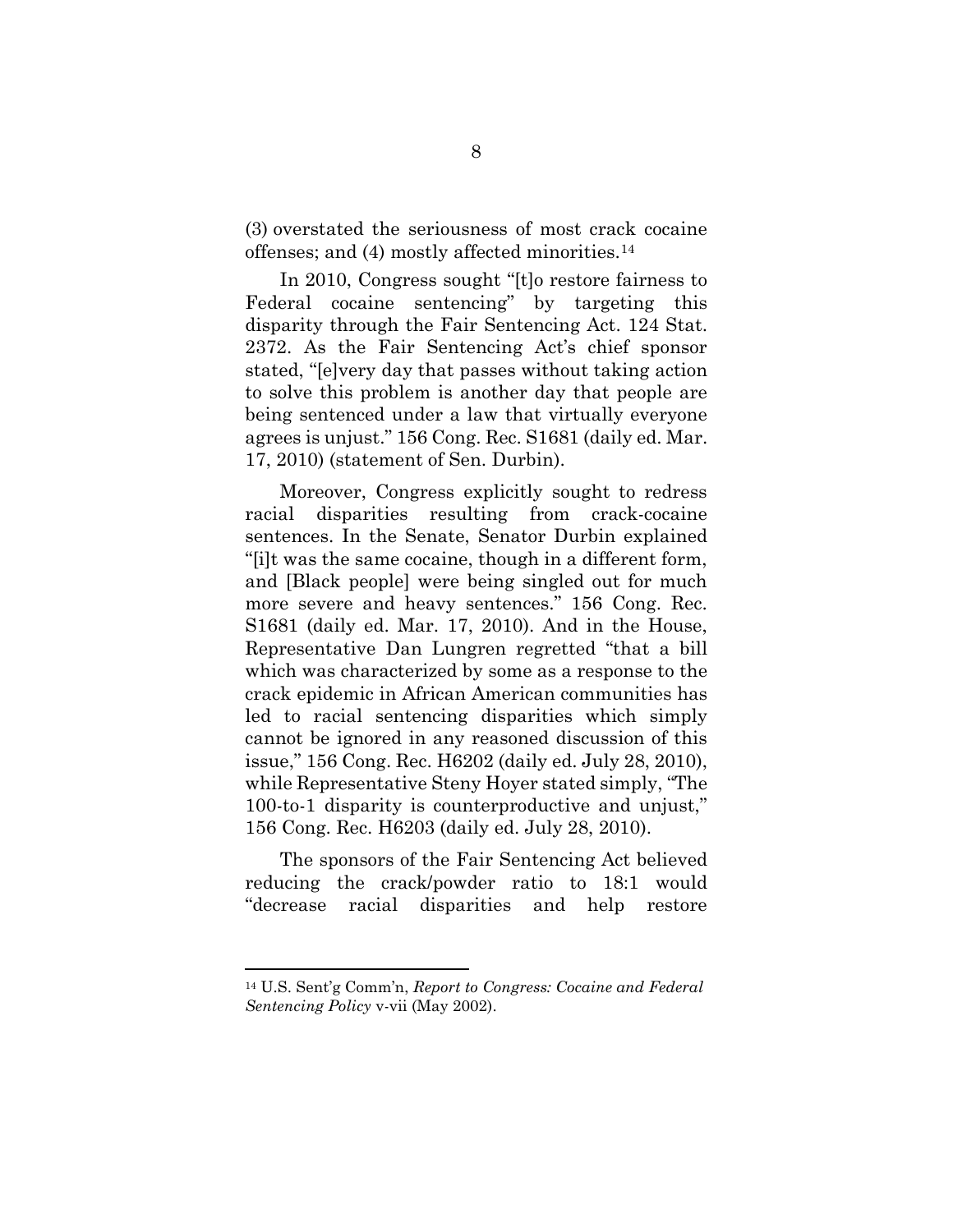confidence in the criminal justice system, especially in minority communities."[15](#page-16-0)

## <span id="page-15-0"></span>**II. The Legislative History of The First Step Act Shows It Was Intended to Be Broad, Flexible Remedial Legislation.**

A. Although the Fair Sentencing Act ameliorated the 100-to-1 sentencing disparity, it applied only to sentences imposed after it was effective. *Dorsey*, 567 U.S. 273. In the words of one legislator, that still left "people sitting in jail . . . for selling an amount of drugs equal to the size of a candy bar" before the Fair Sentencing Act was passed, watching "people come in and leave jail for selling enough drugs to fill a suitcase." 164 Cong. Rec. S7764 (daily ed. Dec. 18, 2018) (statement of Sen. Booker). And these "people sitting in jail" were "90 percent . . . African American; 96 percent . . . Black and Latino." *Id*. Congress determined that treating past and future defendants so differently did not "make any sense." 164 Cong. Rec. S7645 (daily ed. Dec. 17, 2019) (statement of Sen. Durbin).

The First Step Act was intended to provide relief to "individuals sentenced unjustly as a result of the disparity between crack cocaine and powder cocaine." 164 Cong. Rec. H10363 (daily ed. Dec. 20, 2018) (statement of Rep. Jeffries). The law provided discretion to implement sentencing relief "not [to] legislators but judges who sit and see the totality of the facts." 164 Cong. Rec. S7764 (daily ed. Dec. 18, 2018) (statement of Sen. Booker). Judges were charged with providing an "individualized review

<span id="page-15-1"></span><sup>15</sup> Letter from Senators Durbin and Leahy to Attorney General Eric Holder (Nov. 17, 2010), https://bit.ly/3CDG8cc.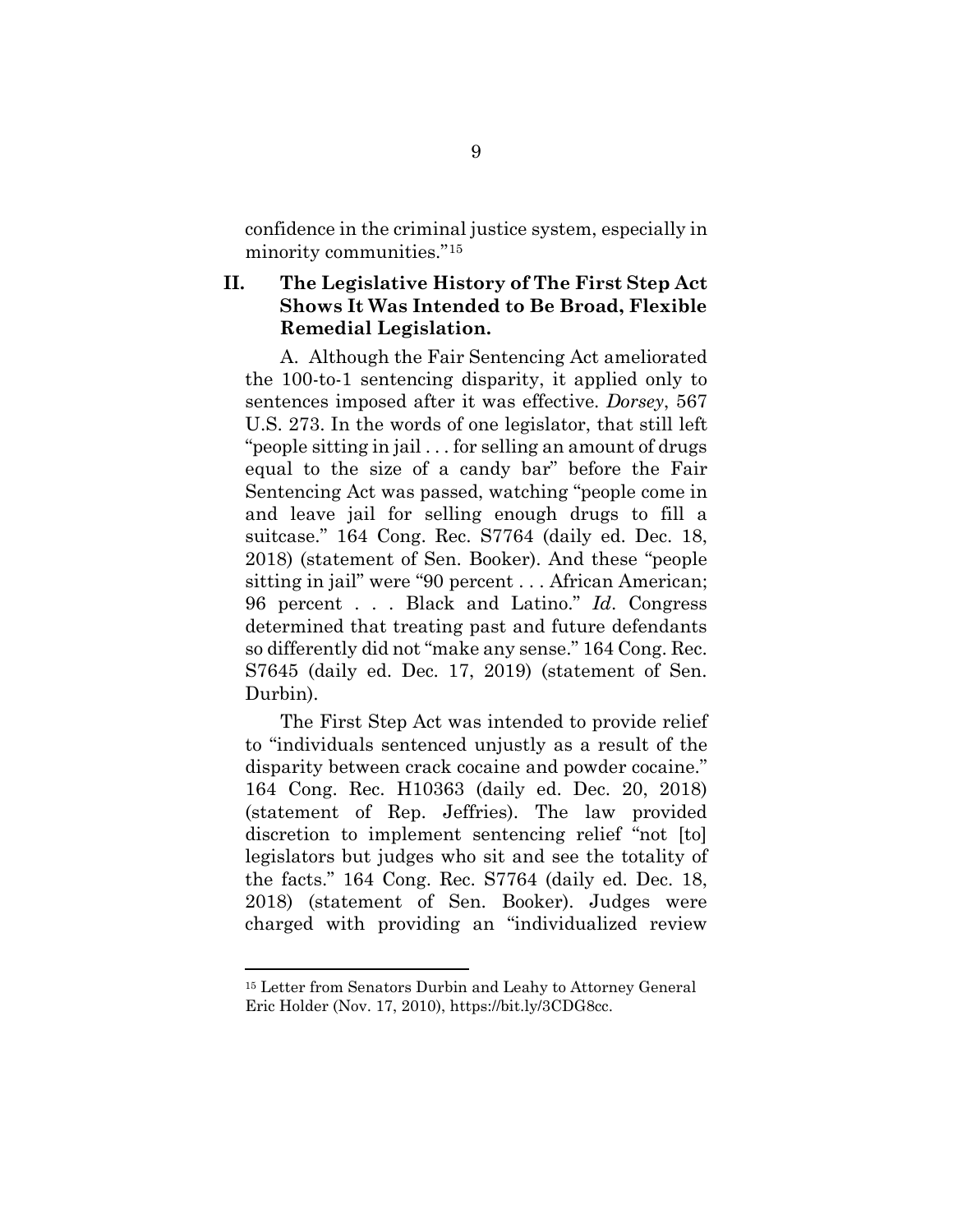based on the particular facts of the[] case" and provided the "tools to better see that justice is done." 164 Cong. Rec. S7748 (daily ed. Dec. 18, 2018) (statement of Sen. Klobuchar).

The First Step Act passed both Houses of Congress by overwhelming margins. It was "not just bipartisan," but "nearly nonpartisan." 164 Cong. Rec. S7749 (daily ed. Dec. 18, 2018) (statement of Sen. Leahy); see *id.* at S7742 (statement of Sen. Durbin) ("I can't remember another bill that has had this kind of support, left and right, liberal, conservative, Republican, Democrat."). In the Senate, the bill was introduced in virtually its current form on December 13, 2018, and passed five days later 87 to 12. See *id.*  at S7781 (daily ed. Dec. 18, 2018). Two days after that, the House approved the bill, 358 to 36. 164 Cong. Rec. H10430 (daily ed. Dec. 20, 2018).

B. The views of Texas Senator John Cornyn, the then-Majority Whip, bear special emphasis given his role in the passage of the First Step Act and the fact that he spoke for a coalition of legislators critical to the Act's passage. Ames Grawert & Tim Lau, *How the FIRST STEP Act Became Law—and What Happens Next*, Brennan Center for Justice (Jan. 4, 2019), https://bit.ly/2Z8aPsn.

<span id="page-16-0"></span>Senator Cornyn had previously worked on bipartisan efforts to try to remedy the crack-to-powder disparity by permitting resentencing of those in prison, but those efforts failed. In 2018, at a critical juncture when the bill that would become the First Step Act came out of committee, Senator Cornyn threw his support behind the Act, and he was instrumental in its passage, stating he believed it would offer the sort of second chance that related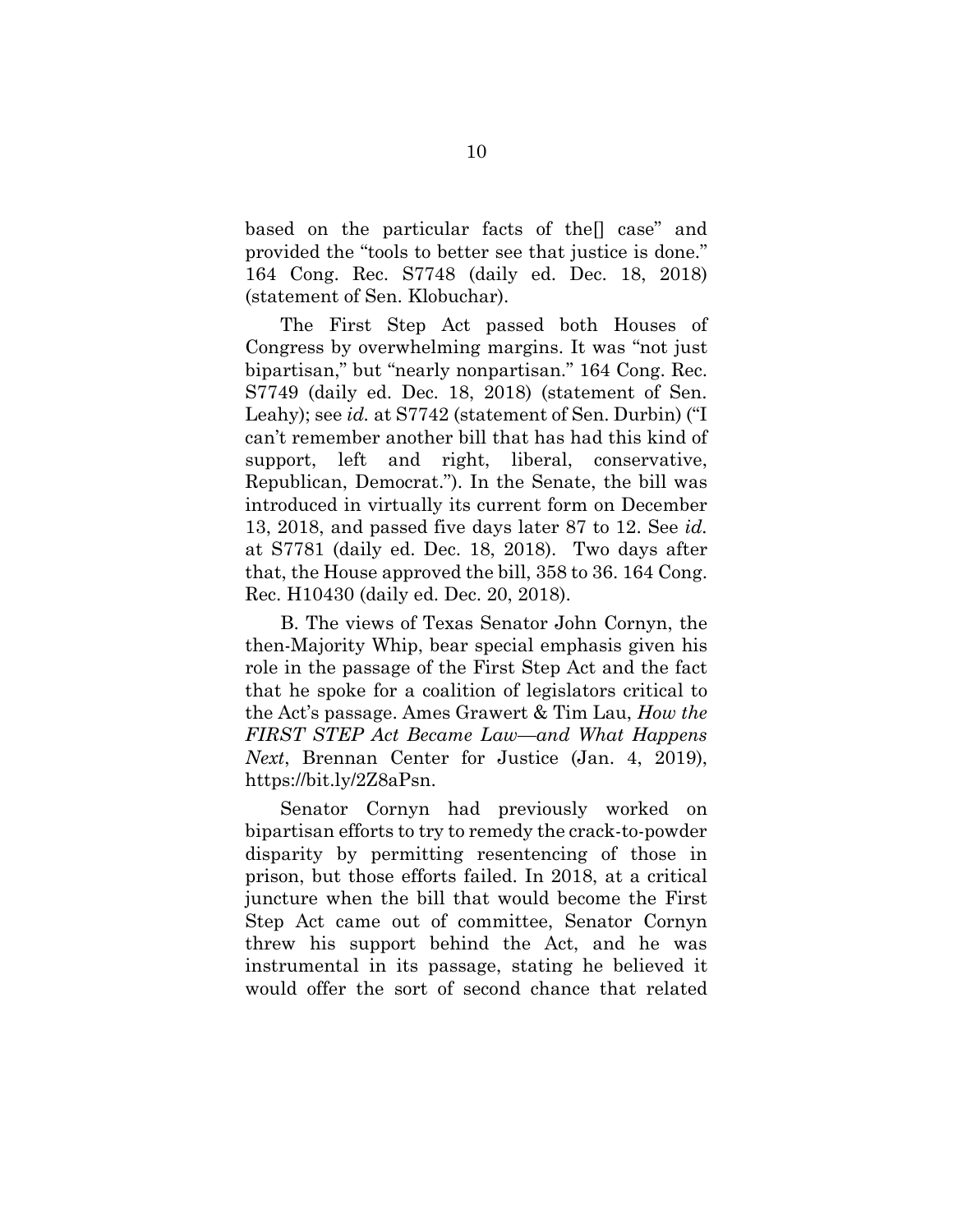reforms in Texas provided. 164 Cong. Rec. S7737 (daily ed. Dec. 18, 2018) (statement of Sen. McConnell) ("Particular credit for this [advancing the First Step Act] belongs to Senator Cornyn."); Grawert & Lau, *How the FIRST STEP Act Became Law*.

Senator Cornyn, speaking on behalf of a broad coalition, noted that the statute had the support of law enforcement. Law enforcement well understood the First Step Act would allow "prisoners sentenced for a crack cocaine offense prior to the Fair Sentencing Act of 2010 to petition for relief *consistent with* the Fair Sentencing Act," or to allow "the Fair Sentencing Act [to] be applied retroactively." Letter from American Correctional Association and others to Congressional Leaders (Nov. 20, 2018) ("consistent with," emphasis added), https://bit.ly/3wCqD2R; Fraternal Order of Police, *FOP Partners with President Trump on Criminal Justice Reform* (Nov. 9, 2018), https://bit.ly/3C1Tz5H ("Fair Sentencing Act" "applied retroactively").

C. President Trump signed the First Step Act into law on December 21, 2018, describing it as "an incredible moment" for "criminal justice reform." *Remarks by President Trump at Signing Ceremony for S. 756, the "First Step Act of 2018" and H.R. 6964, the "Juvenile Justice Reform Act of 2018,"* 2018 WL 6715859, at \*16, White House (Dec. 21, 2018). Members of Congress recognized the Act as "the most significant criminal justice reform bill in a generation," 164 Cong. Rec. at S7649 (daily ed. Dec. 17, 2018) (statement of Sen. Grassley) and "one of the most historic changes in criminal justice legislation in our history," *id*. at S7646 (statement of Sen. Durbin).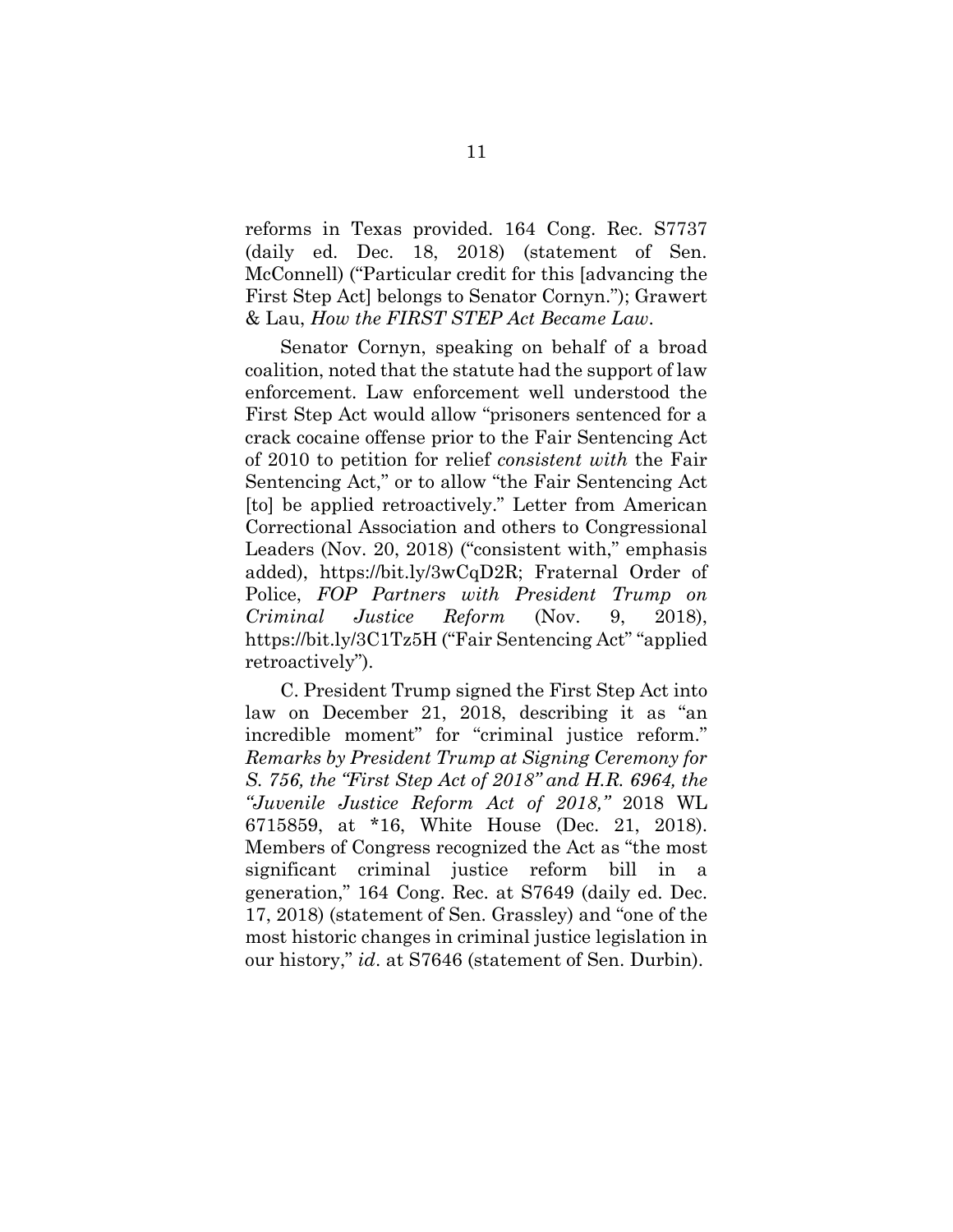Even in its first year, the Act made significant progress: 91.8 percent of those receiving retroactive sentencing reductions were Black. U.S. Sent'g Comm'n, *First Step Act of 2018 Resentencing Provisions Retroactivity Data Report* Table 4 (May 2021), https://bit.ly/3nDVYzj.

## <span id="page-18-0"></span>**III. Section 404(b) Should Be Construed Against this Background.**

In the First Step Act, Congress recognized that it had erred in broadly legislating a 100-to-1 ratio distinguishing crack and powder cocaine, and it granted district courts correspondingly broad discretion to correct this error through individualized resentencing determinations under section 404(b).

Accordingly, the First Step Act provided relief to "individuals sentenced unjustly as a result of the disparity between crack cocaine and powder cocaine" by granting discretion "not [to] legislators but judges who sit and see the totality of the facts." 164 Cong. Rec. H10363 (daily ed. Dec. 20, 2018) (statement of Rep. Jeffries) (first quote); 164 Cong. Rec. S7764 (daily ed. Dec. 18, 2018) (statement of Sen. Booker) (second quote). Judicial discretion, Congress recognized, can correct the 1986 Act's hasty overgeneralizations while protecting public safety. 164 Cong. Rec. S7644 (daily ed. Dec. 17, 2018) (statement of Sen. Durbin). For example, the 1986 Act's mandatory penalties "don't allow judges to distinguish between drug kingpins, who should be our focus when it comes to criminal penalties, and lower level offenders." *Id*. "That isn't fair. It isn't smart. It isn't an effective way to keep us safe." *Id*.

Thus, Congress's aim was to remedy the unfairness and racial disparity of that regime by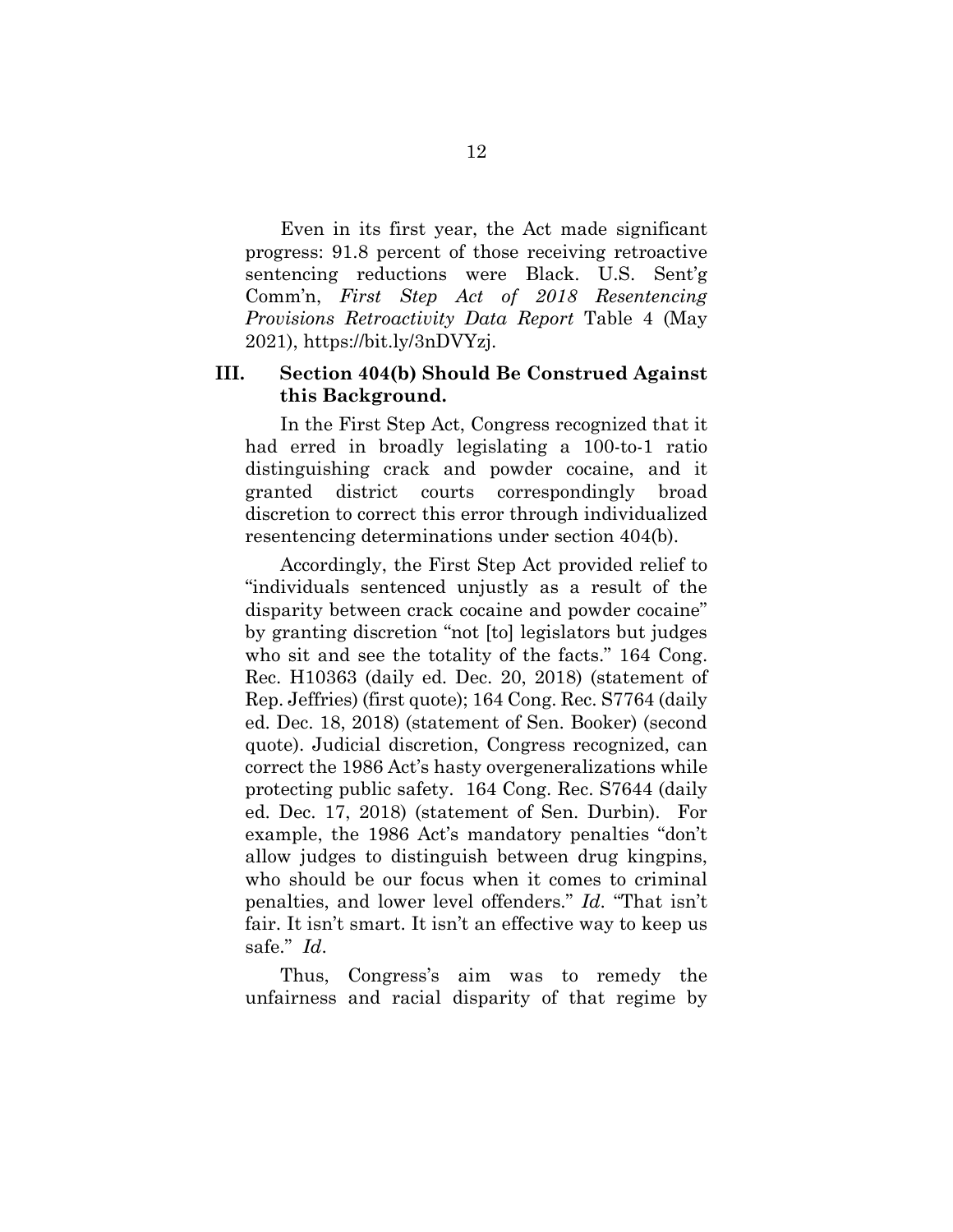affording persons sentenced under it the opportunity, on a case-by-case basis, to seek discretionary relief in the courts. Congress could have written a statute categorically requiring resentencing for all those convicted of qualifying crack-cocaine offenses, or otherwise prescribed a reticulated set of rules. Instead, in line with the modern approach to sentencing reflected in this Court's jurisprudence, *e.g.*, *Pepper* v. *United States*, 562 U.S. 476 (2011), *United States* v. *Booker*, 543 U.S. 220 (2005), it settled on granting district judges the discretion to apply the law based on the new ratio and to evaluate the propriety of a reduced sentence on an individualized basis.

As Congress well recognized, in this as in all sentencing contexts, district courts can make informed decisions based on their experience and an "individualized review based on the particular facts of the[] case" in order to "better see that justice is done." 164 Cong. Rec. S7748 (daily ed. Dec. 18, 2018) (statement of Sen. Klobuchar). Only that sort of review, based upon "the fullest information possible concerning the defendant's life and characteristics," *Pepper*, 562 U.S. at 480, can appropriately remedy the unfairness of the prior 100-to-1 regime.

Given all this, there is no warrant to cabin the First Step Act's broad grant of judicial discretion in deciding whether to reduce sentences pursuant to section 404(b). Congress legislated to allow courts to consider all relevant factors—both those weighing *for* sentence reductions and those weighing *against*—to ensure that its goal of fairness and consistency is carried out, in line with individual circumstances.